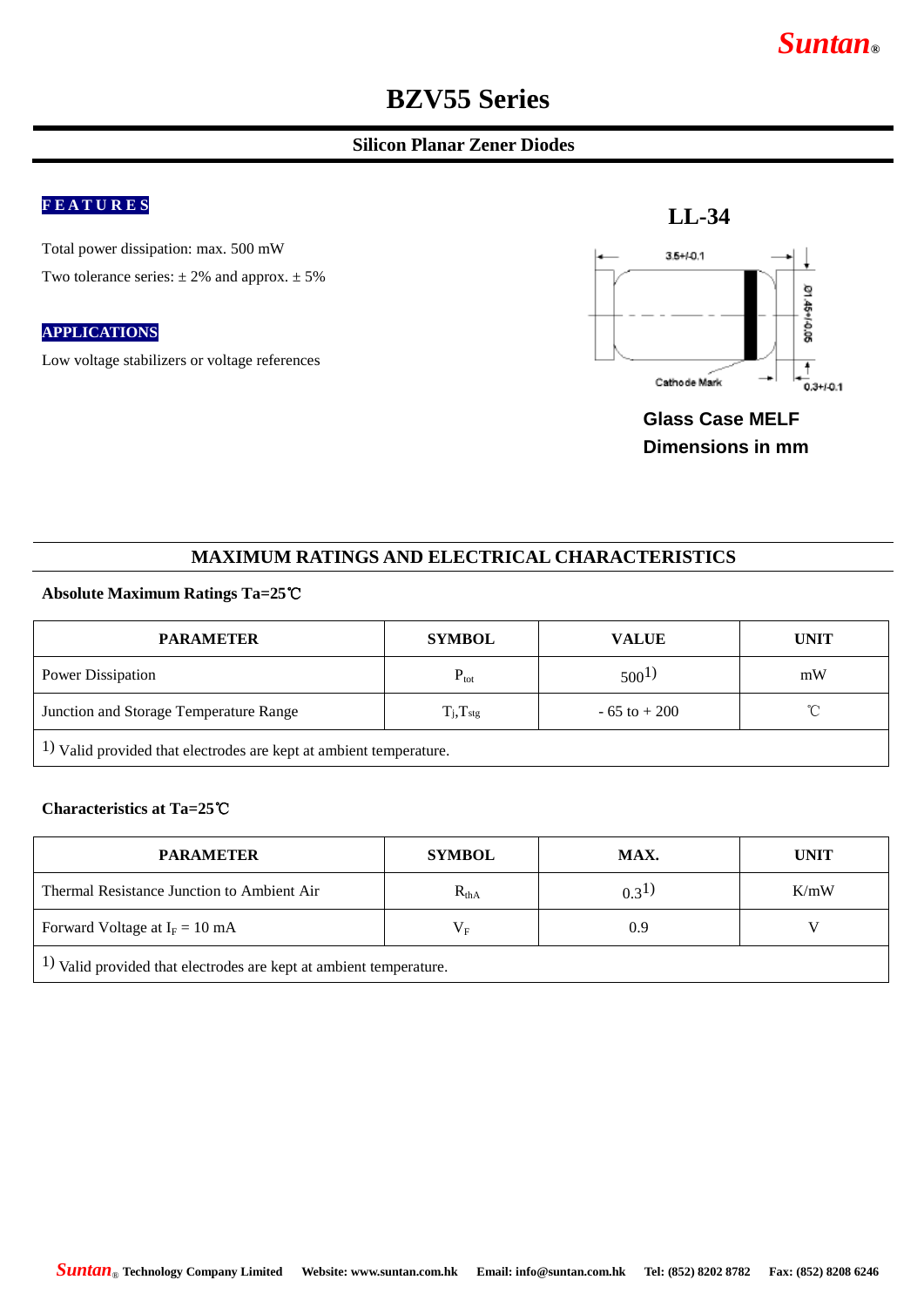### **Characteristics at Tj=25**℃

| <b>BZV55B</b><br>or<br>BZV55C | Zener Voltage Range <sup>1)</sup> |                        | <b>Dynamic Resistance</b> |                                |                    | <b>Reverse Current</b> |                         |                 |
|-------------------------------|-----------------------------------|------------------------|---------------------------|--------------------------------|--------------------|------------------------|-------------------------|-----------------|
|                               | $V_{ZT}(V)$                       |                        |                           | $Z_{ZT}$ at<br>$Z_{ZK}$        |                    |                        |                         |                 |
|                               | BZV55B (Tol. $\pm 2\%$ )          | BZV55C (Tol. $\pm$ 5%) | $I_{ZT}(mA)$              | $I_{ZT}$<br>Max.<br>$(\Omega)$ | Max.<br>$(\Omega)$ | at $I_{ZK}$<br>mA      | $I_R$<br>Max. $(\mu A)$ | at $V_R$<br>(V) |
| 2V4                           | 2.352.45                          | 2.22.6                 | 5                         | 100                            | 600                | $\mathbf{1}$           | 50                      | 1               |
| 2V7                           | 2.652.75                          | $2.52.\overline{9}$    | 5                         | 100                            | 600                | $\mathbf{1}$           | 20                      | $\mathbf{1}$    |
| 3V0                           | 2.943.06                          | 2.83.2                 | 5                         | 95                             | 600                | $\mathbf{1}$           | 10                      | $\mathbf{1}$    |
| 3V3                           | 3.233.37                          | 3.13.5                 | 5                         | 95                             | 600                | $\mathbf{1}$           | 5                       | $\mathbf{1}$    |
| 3V6                           | 3.533.67                          | 3.43.8                 | 5                         | 90                             | 600                | $\mathbf{1}$           | 5                       | $\mathbf{1}$    |
| 3V9                           | 3.823.98                          | 3.74.1                 | 5                         | 90                             | 600                | $\mathbf{1}$           | 3                       | $\mathbf{1}$    |
| 4V <sub>3</sub>               | 4.214.39                          | 44.6                   | 5                         | 90                             | 600                | $\mathbf{1}$           | 3                       | $\mathbf{1}$    |
| 4V7                           | 4.614.79                          | 4.45                   | 5                         | 80                             | 500                | $\mathbf{1}$           | 3                       | $\overline{2}$  |
| 5V1                           | 55.2                              | 4.85.5                 | 5                         | 60                             | 480                | $\mathbf{1}$           | $\sqrt{2}$              | $\overline{2}$  |
| 5V6                           | 5.495.71                          | 5.26                   | 5                         | 40                             | 400                | $\mathbf{1}$           | $\mathbf{1}$            | $\overline{2}$  |
| 6V2                           | 6.086.32                          | 5.86.6                 | 5                         | 10                             | 150                | $\mathbf{1}$           | 3                       | $\overline{4}$  |
| 6V8                           | 6.666.94                          | 6.47.2                 | 5                         | 15                             | 80                 | $\mathbf{1}$           | $\overline{2}$          | $\overline{4}$  |
| <b>7V5</b>                    | 7.357.65                          | 77.9                   | 5                         | 15                             | 80                 | $\mathbf{1}$           | $\mathbf{1}$            | 5               |
| 8V2                           | 8.048.36                          | 7.78.7                 | 5                         | 15                             | 80                 | $\mathbf{1}$           | 0.7                     | 5               |
| 9V1                           | 8.929.28                          | 8.59.6                 | 5                         | 15                             | 100                | $\mathbf{1}$           | 0.5                     | 6               |
| 10                            | 9.810.2                           | 9.410.6                | 5                         | 20                             | 150                | $\mathbf{1}$           | 0.2                     | $\overline{7}$  |
| 11                            | 10.811.2                          | 10.411.6               | 5                         | 20                             | 150                | $\mathbf{1}$           | 0.1                     | 8               |
| 12                            | 11.812.2                          | 11.412.7               | 5                         | 25                             | 150                | $\mathbf{1}$           | 0.1                     | 8               |
| 13                            | 12.713.3                          | 12.414.1               | 5                         | 30                             | 170                | $\mathbf{1}$           | 0.1                     | 8               |
| 15                            | 14.715.3                          | 13.815.6               | 5                         | 30                             | 200                | $\mathbf{1}$           | 0.05                    | 10              |
| 16                            | 15.716.3                          | 15.317.1               | 5                         | 40                             | 200                | $\mathbf{1}$           | 0.05                    | 11              |
| 18                            | 17.618.4                          | 16.819.1               | 5                         | 45                             | 225                | $\mathbf{1}$           | 0.05                    | 13              |
| 20                            | 19.620.4                          | 18.821.2               | 5                         | 55                             | 225                | $\mathbf{1}$           | 0.05                    | 14              |
| 22                            | 21.622.4                          | 20.823.3               | 5                         | 55                             | 250                | $\mathbf{1}$           | 0.05                    | 15              |
| 24                            | 23.524.5                          | 22.825.6               | $\sqrt{5}$                | 70                             | 250                | $\mathbf{1}$           | 0.05                    | 17              |
| 27                            | 26.527.5                          | 25.128.9               | $\mathbf{2}$              | 80                             | 300                | 0.5                    | 0.05                    | 19              |
| 30                            | 29.430.6                          | 2832                   | $\overline{2}$            | 80                             | 300                | 0.5                    | 0.05                    | 21              |
| 33                            | 32.333.7                          | 3135                   | $\mathbf{2}$              | 80                             | 325                | 0.5                    | 0.05                    | 23              |
| 36                            | 35.336.7                          | 3438                   | $\overline{2}$            | 90                             | 350                | 0.5                    | 0.05                    | 25              |
| 39                            | 38.239.8                          | 3741                   | $\mathfrak{2}$            | 130                            | 350                | 0.5                    | 0.05                    | 27              |
| 43                            | 42.143.9                          | 4046                   | $\overline{2}$            | 150                            | 375                | 0.5                    | 0.05                    | 30              |
| 47                            | 46.147.9                          | 4450                   | 2                         | 170                            | 375                | 0.5                    | 0.05                    | 33              |
| 51                            | 5052                              | 4854                   | $\overline{2}$            | 180                            | 400                | 0.5                    | 0.05                    | 36              |
| 56                            | 54.957.1                          | 5260                   | $\overline{2}$            | 200                            | 425                | 0.5                    | 0.05                    | 39              |
| 62                            | 60.863.2                          | 5866                   | $\mathfrak{2}$            | 215                            | 450                | 0.5                    | 0.05                    | 43              |
| 68                            | 66.669.4                          | 6472                   | $\overline{2}$            | 240                            | 475                | 0.5                    | 0.05                    | 48              |
| 75                            | 73.576.5                          | 7079                   | $\overline{2}$            | 255                            | 500                | 0.5                    | 0.05                    | 53              |

1) Tested with pulses  $t_p = 20$  ms.